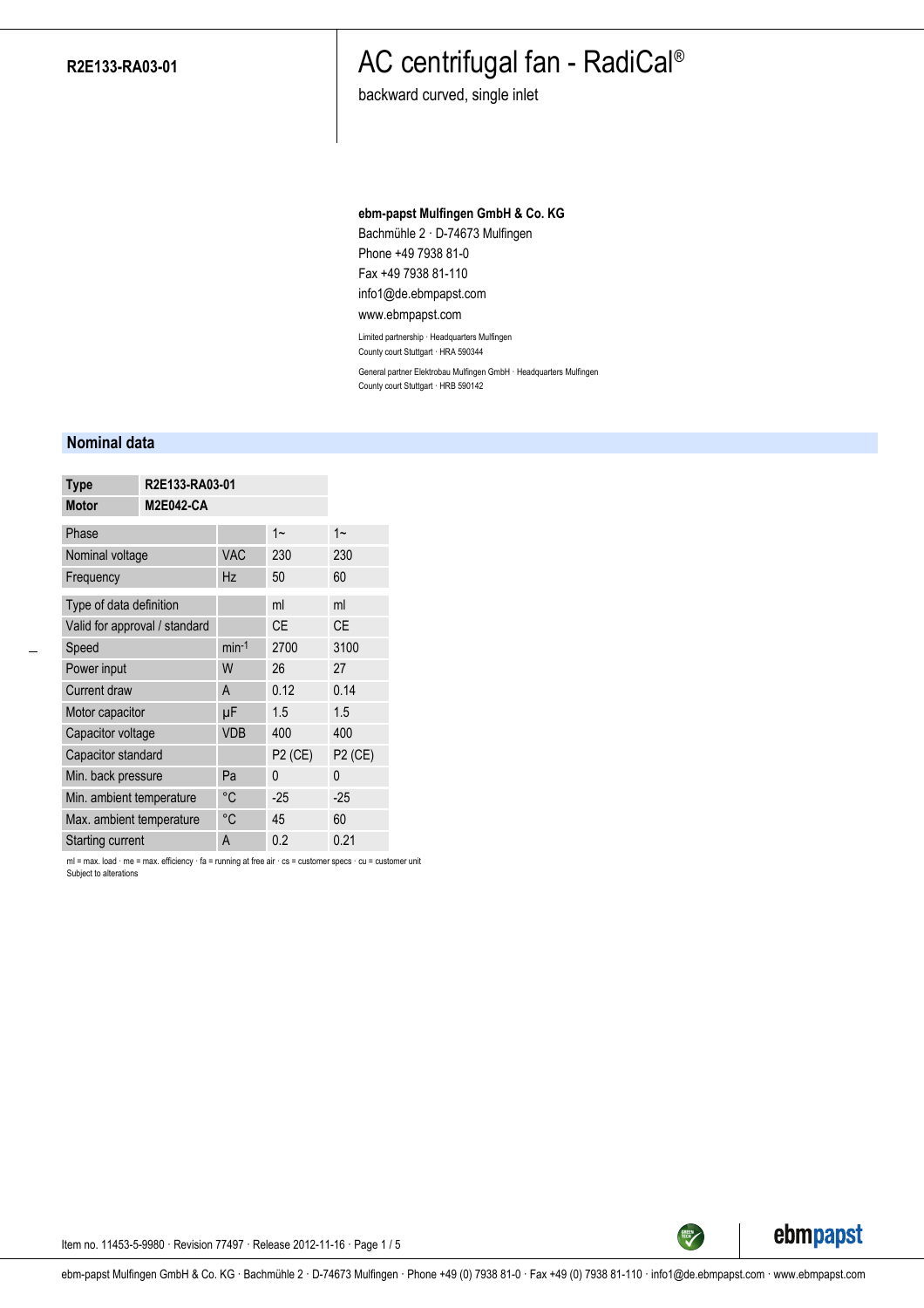**R2E133-RA03-01**

# AC centrifugal fan - RadiCal®

backward curved, single inlet

### **Technical features**

| <b>Mass</b>                           | $0.59$ kg                                                                                                                                       |
|---------------------------------------|-------------------------------------------------------------------------------------------------------------------------------------------------|
| <b>Size</b>                           | 133 mm                                                                                                                                          |
| Surface of rotor                      | Coated in black                                                                                                                                 |
| <b>Material of impeller</b>           | Plastic PA6, fibreglass-reinforced                                                                                                              |
| Number of blades                      | $\overline{7}$                                                                                                                                  |
| <b>Direction of rotation</b>          | Clockwise, seen on rotor                                                                                                                        |
| Type of protection                    | IP 42                                                                                                                                           |
| <b>Insulation class</b>               | "B"                                                                                                                                             |
| <b>Humidity class</b>                 | $F1-2$                                                                                                                                          |
| Max. permissible ambient motor        | $+80 °C$                                                                                                                                        |
| temp. (transp./ storage)              |                                                                                                                                                 |
| Min. permissible ambient motor        | $-40 °C$                                                                                                                                        |
| temp. (transp./storage)               |                                                                                                                                                 |
| <b>Mounting position</b>              | Shaft horizontal or rotor on bottom; rotor on top on request                                                                                    |
| Condensate discharge holes            | Rotor-side                                                                                                                                      |
| <b>Operation mode</b>                 | S <sub>1</sub>                                                                                                                                  |
| <b>Motor bearing</b>                  | <b>Ball bearing</b>                                                                                                                             |
| Touch current acc. IEC 60990          | $< 0.75$ mA                                                                                                                                     |
| (measuring network Fig. 4, TN         |                                                                                                                                                 |
| system)                               |                                                                                                                                                 |
| <b>Motor protection</b>               | Thermal overload protector (TOP) wired internally                                                                                               |
| <b>Cable exit</b>                     | Variable                                                                                                                                        |
| <b>Protection class</b>               | Built-in component designed with basic insulation, protection class classification is<br>available after installation according to intended use |
| <b>Product conforming to standard</b> | EN 60335-1; CE                                                                                                                                  |
| Approval                              | CCC                                                                                                                                             |



TECH

Item no. 11453-5-9980 · Revision 77497 · Release 2012-11-16 · Page 2 / 5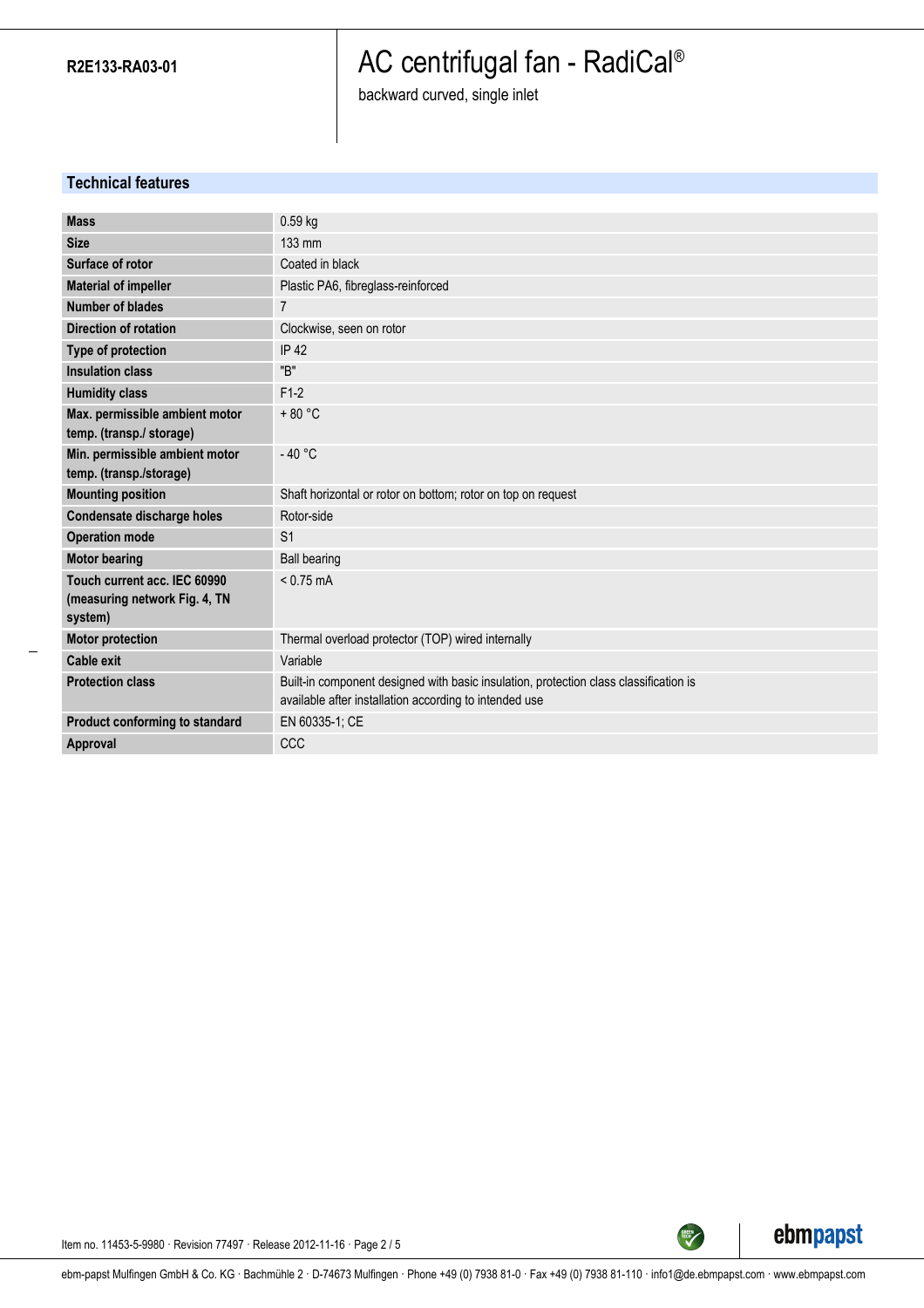## AC centrifugal fan - RadiCal®

backward curved, single inlet

### **Product drawing**



|  | Connection line PVC 3X 0.25 mm <sup>2</sup> , 3 x brass lead tips crimped |
|--|---------------------------------------------------------------------------|
|--|---------------------------------------------------------------------------|

- 2 Accessory part: Inlet nozzle 09566-2-4013, not included in the standard scope of delivery
- 3 Depth of screw max. 4 mm

#### **Connection screen**





TECH

Item no. 11453-5-9980 · Revision 77497 · Release 2012-11-16 · Page 3 / 5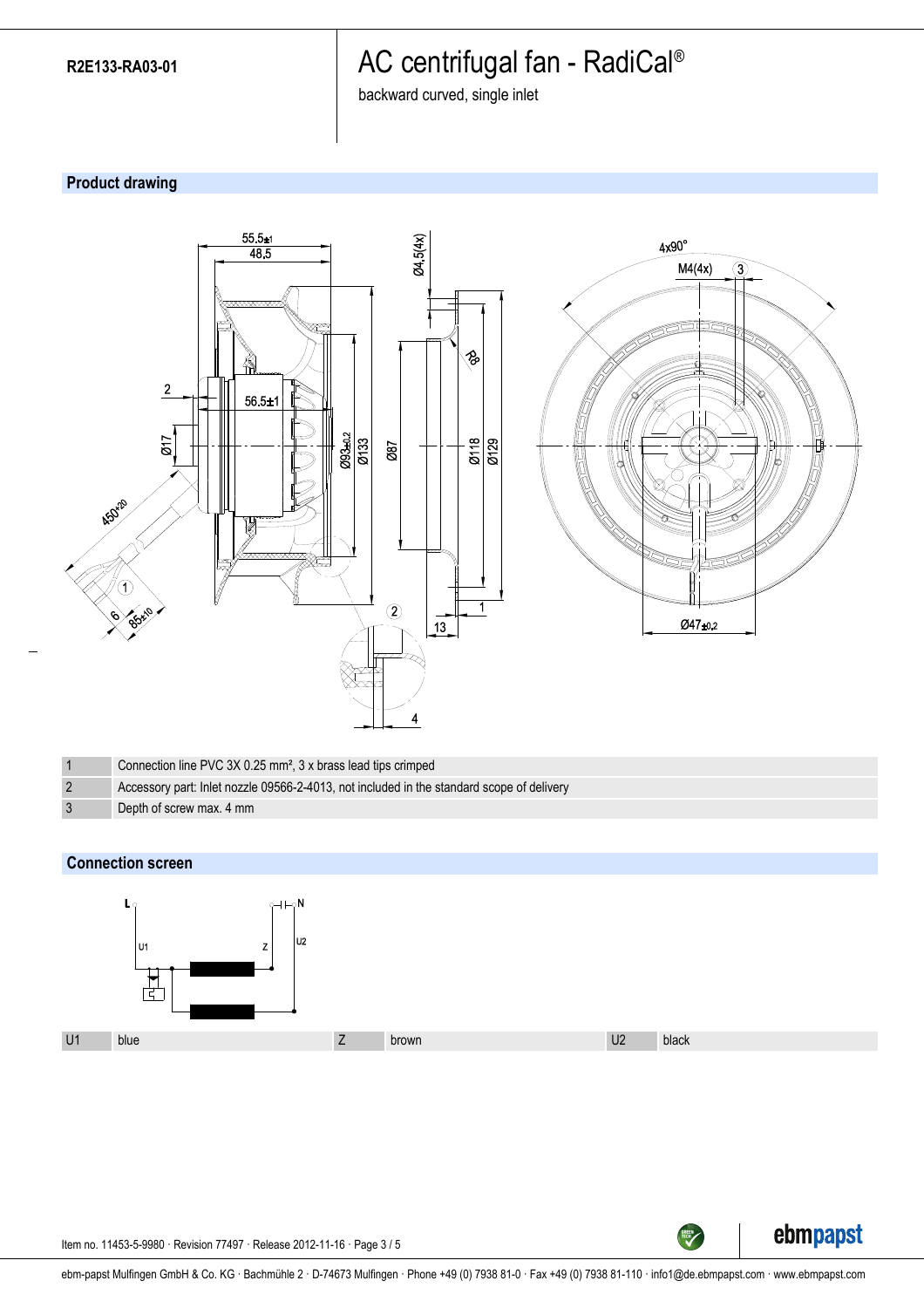## AC centrifugal fan - RadiCal®

backward curved, single inlet

#### **Charts: Air flow 50 Hz**



#### Measurement: LU-131804

Air performance measured as per ISO 5801<br>Installation category A. For detailed inclonediation and information on the measuring set-up, please<br>contact ebrn-papst. Suction-side noise<br>levels: LwA measured as per ISO 13347 /<br>L

#### Measured values

|                | U      |    | n       | $P_e$ |      | LpA <sub>in</sub> | LwA <sub>in</sub> | qv      | $p_{fs}$ |
|----------------|--------|----|---------|-------|------|-------------------|-------------------|---------|----------|
|                | $\vee$ | Hz | $min-1$ | W     | A    | dB(A)             | dB(A)             | $m^3/h$ | Pa       |
|                | 230    | 50 | 2750    | 25    | 0.11 | 49                | 58                | 195     | 0        |
| $\overline{2}$ | 230    | 50 | 2725    | 25    | 0.11 | 47                | 56                | 165     | 60       |
| 3              | 230    | 50 | 2700    | 26    | 0.12 | 44                | 53                | 125     | 120      |
| 4              | 230    | 50 | 2730    | 24    | 0.11 | 48                | 57                | 75      | 160      |

U = Supply voltage · f = Frequency · n = Speed · P<sub>e</sub> = Power input · I = Current draw · LpA<sub>in</sub> = Sound pressure level inlet side · LwA<sub>in</sub> = Sound power level inlet side · qv = Air flow  $p_{fs}$  = Pressure increase



TECH

Item no. 11453-5-9980 · Revision 77497 · Release 2012-11-16 · Page 4 / 5